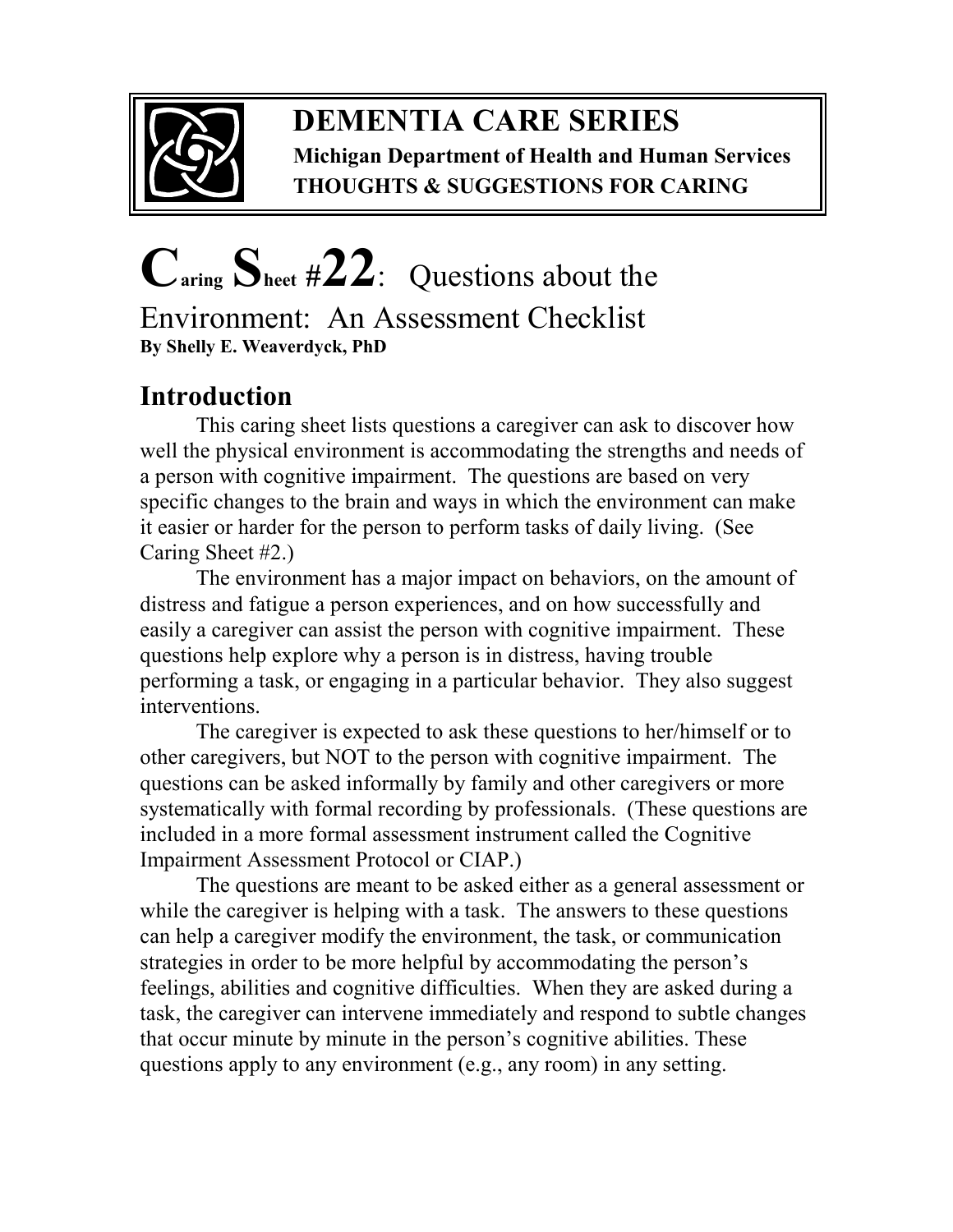

Caring Sheet #22 Assessment Questions: Environment S. Weaverdyck Page 2 of 6

# ENVIRONMENT AND COGNITIVE IMPAIRMENT

#### **Questions to Ask:**

These are some questions to ask ourselves about the environment to assess how well the environment meets the needs of a person with cognitive impairment. The questions are based on changes in the brain and are organized under general intervention concepts that address common needs among persons with cognitive impairment. Yes answers indicate a good environment.

The answers to these questions may suggest interventions to try with a particular individual on a particular occasion.

#### **A. CONTRAST:** Look for contrasts in**:**

- **color intensities** *(dark against light)*
- **amount of lighting** (dim versus bright)
- **busyness** (patterns versus plain solids, or commotion versus quiet)
- 1. Are there contrasts that draw attention to areas of the room you want the person to notice and occupy (e.g., change in carpet or lighting away from a door)?
- 2. Do contrasts highlight objects you want the person to use (e.g., closet door contrast with wall, plate contrast with table, chair contrast with floor)?
- 3. Are edges of surfaces and changes in floor height highlighted with contrasts (e.g., edges of stairs)?
- 4. Are there fewer or no contrasts used to draw the person's attention away from the areas or items you want the person to avoid (e.g., camouflaged doors)?
- 5. Is there a variety of moods created by various spaces, so the person can be drawn to an area that matches the particular mood the person is in at the moment (e.g., busy high energy living room versus cozy quiet den)?

#### **B. TEXTURE:** Look for varied textures for:

- **noise reduction**
- **glare reduction**
- **object identification**
- **tactile stimulation**
- 1. Do the walls and ceilings absorb sound?
- 2. Are there interesting surfaces or objects to feel?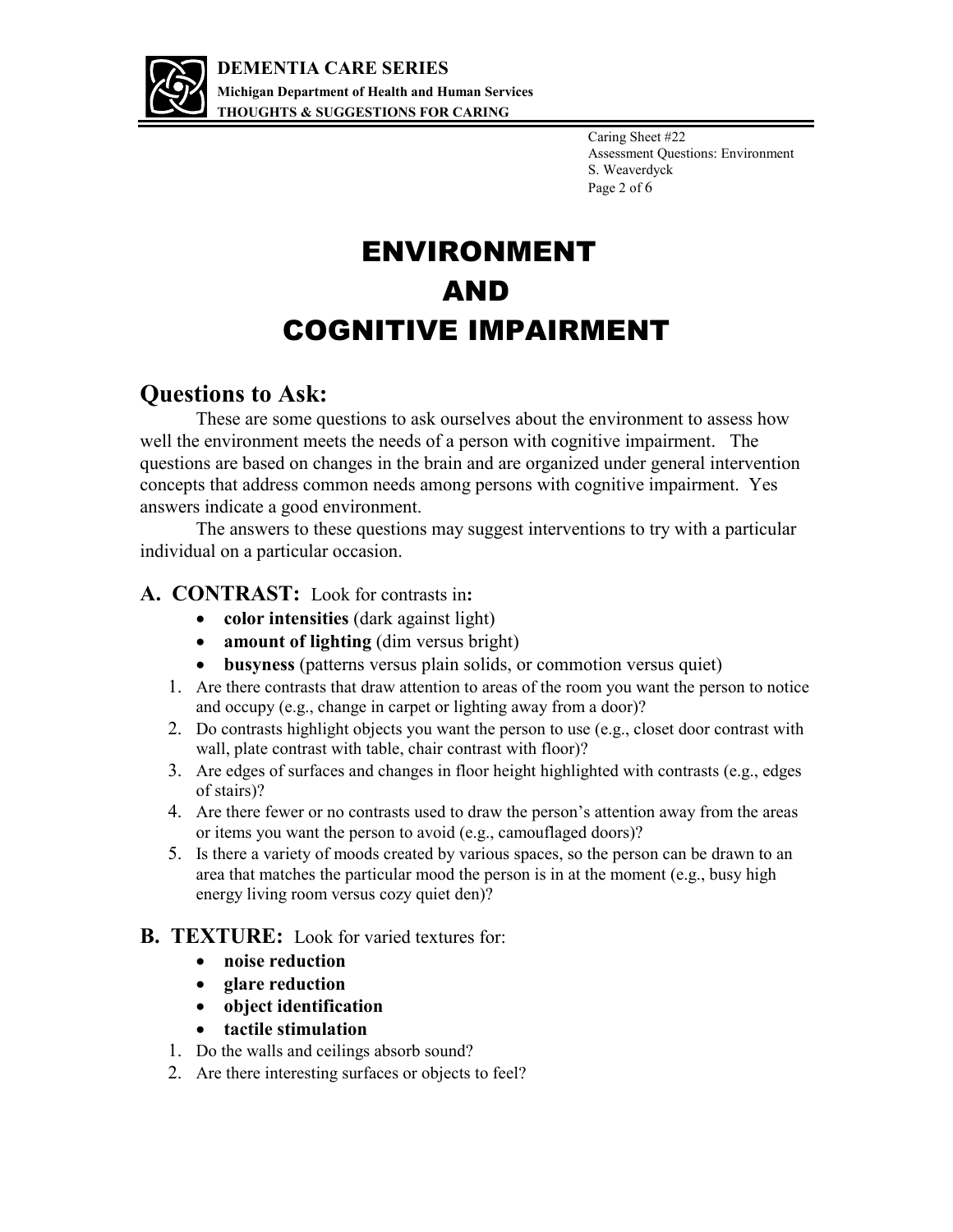

Caring Sheet #22 Assessment Questions: Environment S. Weaverdyck Page 3 of 6

- 3. Is there no glare when you look at a picture on the wall or at the floor (the floor does not look wet or like it has a puddle)?
- 4. Are floors non-slippery, particularly when wet?
- 5. Are surfaces appropriately covered for interest, identification, or sound absorption (e.g., seat cover on a toilet)?

**C. LIGHTING:** Look to ensure there are no areas where:

- the person has to **work hard to see** well
- the person's eyes are required to **change from light to dark** or vice versa
- the person can easily **misinterpret shapes and movement**
- 1. Is the lighting bright enough to see well and to read?
- 2. Are there no shadows on floors or surfaces?
- 3. Do all areas of the room have the same amount of light (no darker areas)?
- 4. Are the insides of closets as bright as the rest of the room?
- 5. Are stair wells as bright as or brighter than other spaces?
- 6. Is the lighting even all over the room, even by windows, in corners, and down hallways?
- 7. Are objects placed in front of windows or down long hallways that look like frightening or confusing shadows and shapes?
- **D. PATTERNS:** Look to ensure there are no visual patterns that may:
	- be **distracting**
	- be **misinterpreted**
	- cause **nausea or dizziness**
	- **camouflage** an object
	- 1. Are there no patterns on the floor that "move" when the person looks at them or when the person moves (e.g., alternating linoleum blocks on floors, patterns on couches or blouses)?
	- 2. Are there no patterns on the floors, walls, curtains that look like bugs, specks, or pieces of paper to pick up?
	- 3. Is it easy to see objects because they are not in front of or beside a patterned surface or object (e.g., a pill held in a hand in front of a patterned blouse)?

#### **E. CLUTTER:** Look to ensure there are not:

- too many **objects** in the environment
- objects or information that is **recognized or useful only to the caregiver, and not to the person**
- spaces or objects that would be too **distracting** or too **overwhelming**
- 1. Is there an appropriate amount of clothing hung in the closet and in drawers?
- 2. Is there an appropriate number of items served at a meal or sitting on the table?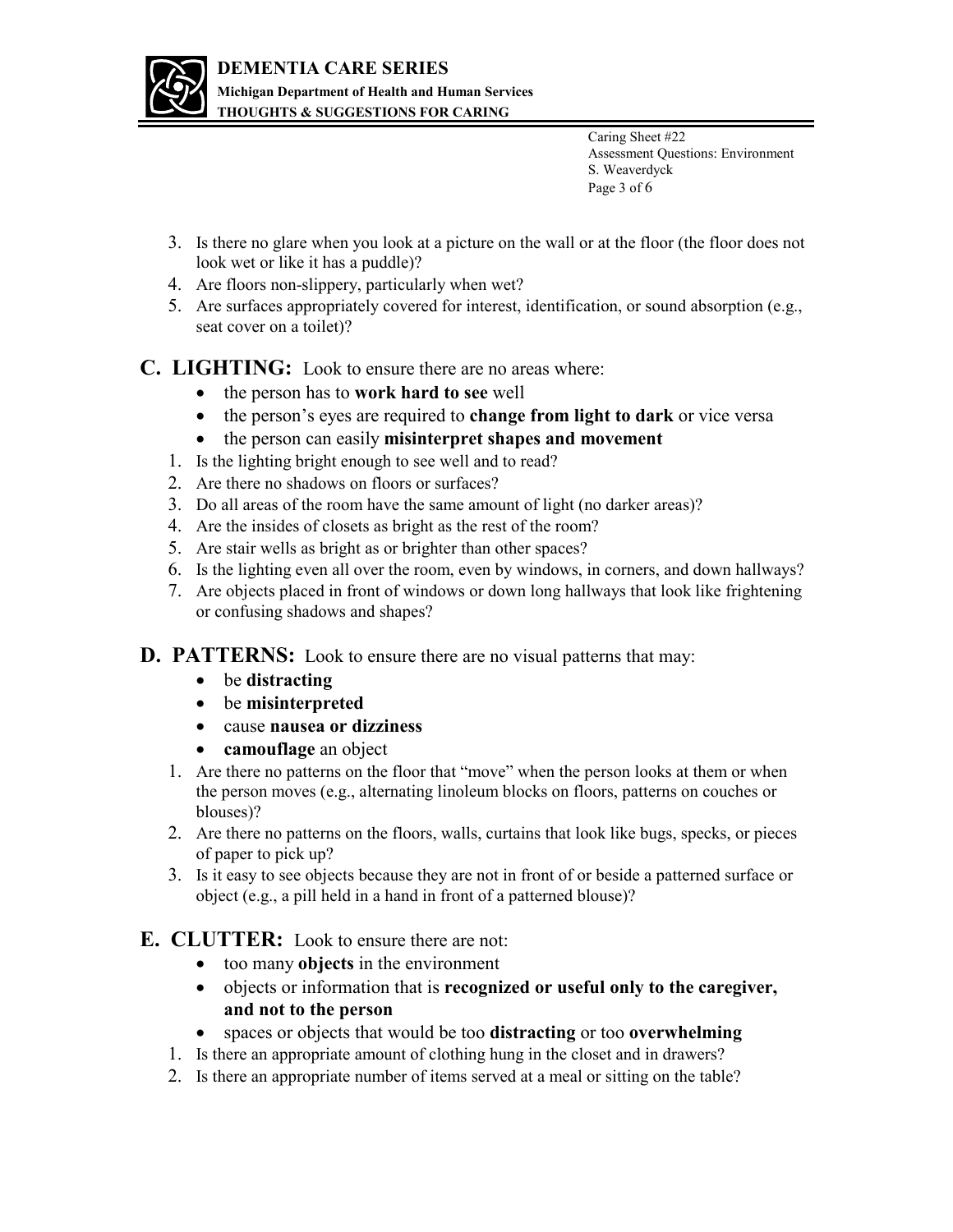

**THOUGHTS & SUGGESTIONS FOR CARING** 

Caring Sheet #22 Assessment Questions: Environment S. Weaverdyck Page 4 of 6

- 3. Is there an appropriate limit to the variety, frequency, and volume of sounds?
- 4. Are all sounds recognizable?
- 5. Is there a limited number of people?
- 6. Are all people familiar to the person?
- 7. Are all notes, equipment, "reminders" or instructions for caregivers out of sight?
- 8. Are there no sounds that are unintended for the person, yet which might elicit a response (e.g., doorbells, phones, conversations with other people, public address systems, intercoms, televisions, pagers)?
- **F. CUEING:** Look for information the person:
	- can **understand**
	- can **see easily without searching**
	- can **see without moving too much**
	- recognizes though **various senses** of hearing, seeing, feeling, touching, and tasting
	- 1. Does the environment tell the person what the person needs to know (e.g., that lunch is at 12:00 and the time is now 12:00)?
	- 2. Does the environment say what is expected of the person (e.g., we want you to feel at home here, or now it is time to sing)?
	- 3. Are signs recognizable (e.g., signs are written words only if the person can read and understand)?
	- 4. Are cues low enough or high enough for the person to see?
	- 5. Are the cues frequent enough so the person doesn't have to remember (e.g., multiple signs directing the person to the bathroom)?
	- 6. Are other people in the room performing the same task as the person is (e.g., everyone is eating the meal, or singing the song)?
- **G. NORMAL:** Look for spaces and objects that for the person:
	- are **familiar and recognizable**
	- match the person's **history, preferences, expectations, culture**
	- are in the **normal, expected place**
	- 1. Does the room look like a room the person would expect or recognize (e.g., does the bedroom look like the person's bedroom in the past)?
	- 2. Do objects look normal (e.g., the bathtub look like a recognizable bathtub, dishes like normal dishes)?
	- 3. Are tasks performed in the room where that task is normally done (e.g., comb hair in bedroom rather than living room)?
	- 4. Are objects in normal places (e.g., mirrors over sinks or dressers rather than in hallways or on doors)?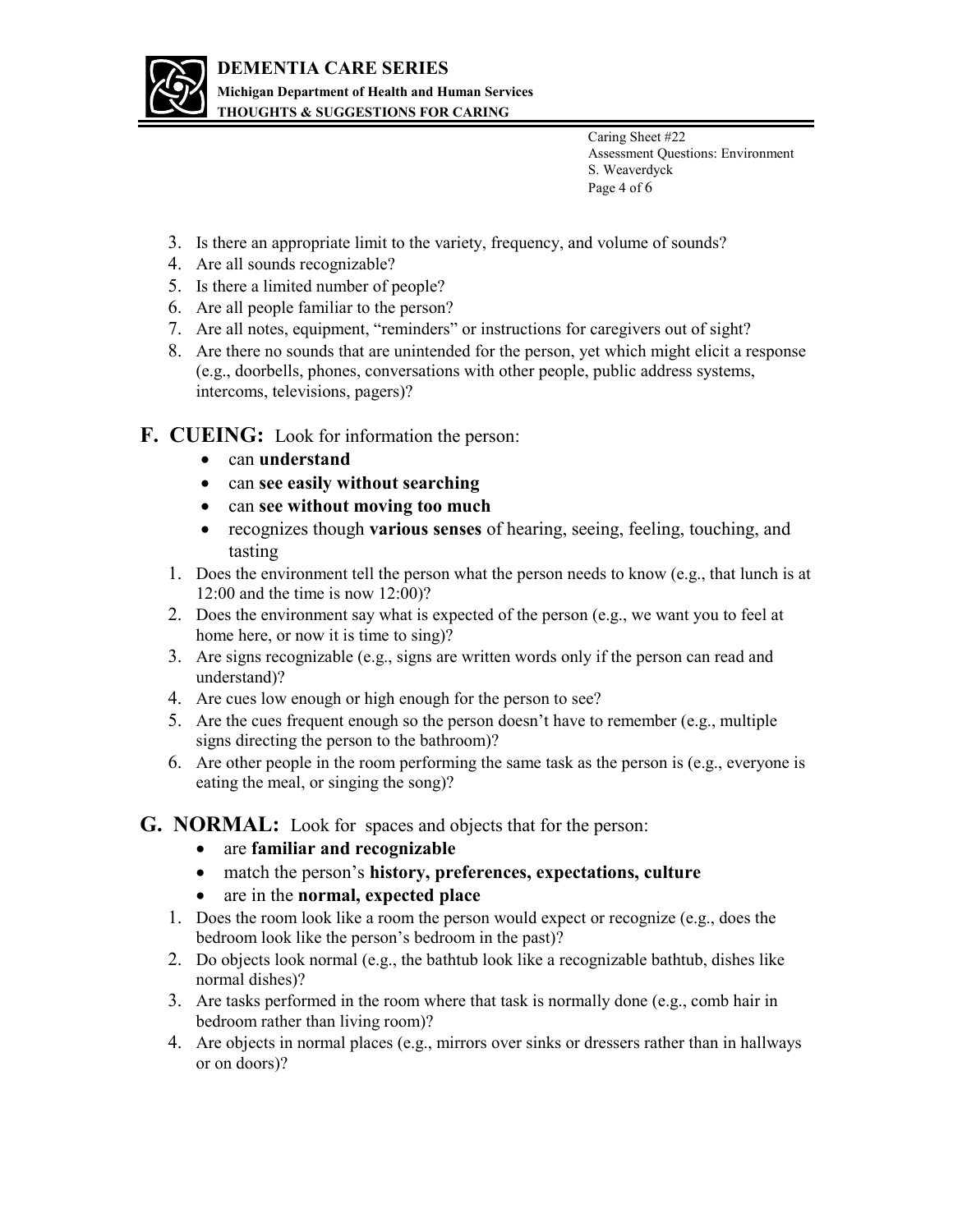

Caring Sheet #22 Assessment Questions: Environment S. Weaverdyck Page 5 of 6

#### **H. HOMEY:** Look for spaces and decor that:

- feel **cozy**
- help the person feel **comfortable & relaxed**
- look like **home**
- 1. Is the room cozy and emotionally comforting?
- 2. Are all objects in the room recognizable (e.g., no hospital equipment in sight)?
- 3. Are the colors warm and bright?
- 4. Would everything that is visible in the room normally be in a home (e.g., no blood pressure cuff; no scale in the living room)?
- 5. Would all sounds normally be in a person's home (e.g., no intercom or public address system, no alarms)?
- 6. Is the temperature warm enough?
- **I. PRIVACY:** Look for ways the person can:
	- be **alone**, but able to see and get company or help when desired
	- keep **personal items** away from others and accessible when needed or wanted
	- 1. Is there space that belongs only to the person (e.g., a bedroom when dressing or bathroom when bathing)?
	- 2. Are there doors in rooms that prevent other people from entering without knocking?
	- 3. Are there drawers or objects that belong only to the person?

Copyright 1999 by S. Weaverdyck.

#### **Sources:**

Weaverdyck, S. (1991). Assessment for Intervention Planning, and Intervention Based on Assessment of Dementia as a Cognitive Disorder. In D. Coons (Ed.) *Intervention in Dementia: Designing and Implementing Special Care Units*. Baltimore: Johns Hopkins University Press.

Weaverdyck, S. (1990). Neuropsychological Assessment as a Basis for Intervention in Dementia. In N. Mace (Ed.) *Dementia Care: Patient, Family and Community*. Baltimore: Johns Hopkins University Press.

Caring sheets #1 and #2 list cognitive functions which are impaired from the brain damage in dementia. The questions in this caring sheet require no knowledge of the brain, but are based on brain functions as described in caring sheets #1 and #2. Caring sheet #21 lists questions for assessment of a person's cognitive functions.